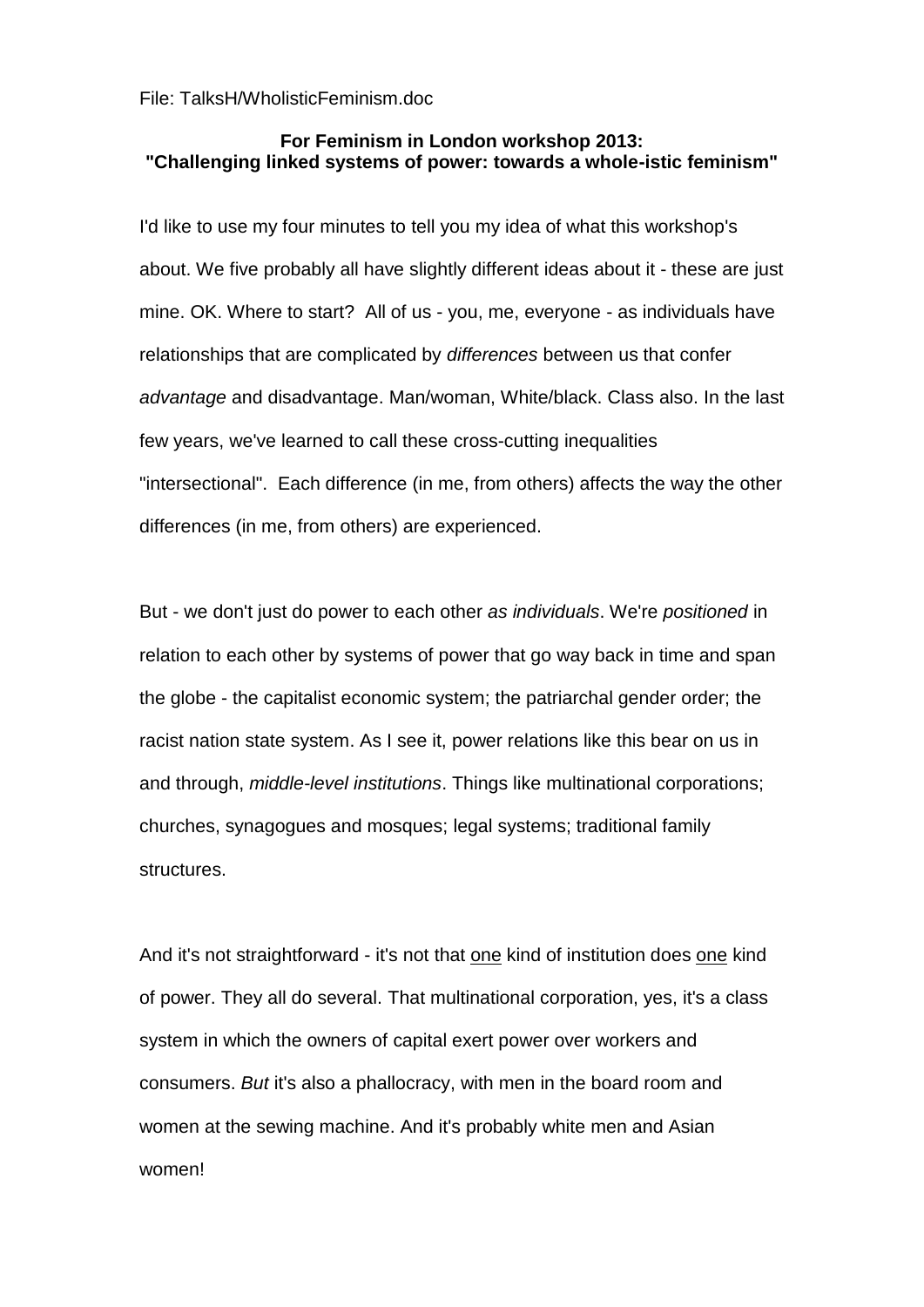So, the way I see it - systems and relations of power are intersected at the big systemic level, at the mid-level of institutions and at the individual level of you, me, him, her. That's what we mean in titling our workshop "linked systems of power". You can't tease them apart. *They work in and through each other. They are each others' environment, bearing on and shaping each other.*

What does this say for the women's movement? I'd argue that, yes, we have to struggle against systemic male dominance and men's control of our bodies - as we do in radical feminism. But we need more than that.

Let's imagine I work in a big hotel chain. The management is pretty much all men, and us 'chamber-maids' are all women. We can't get either the management or our trade union to take seriously our protection as room-staff from sexual abuse by male clients. *We've got a struggle against patriarchy* here, and it's not just the bosses! If the men in our union won't wake up and act against the exploitation of women by the hotel chain AND the prioritizing of male interests in the union, we women may need to set up our own union branch.

But then again, the management is trying to put a lot of us workers, men and women, on zero hours contracts. We need solidarity in this classic *struggle against capital* we have here.

And - don't think that's the end of it. We've got another fight coming up, on the *race discrimination front*. Kitchen cleaning jobs in this hotel are about to be